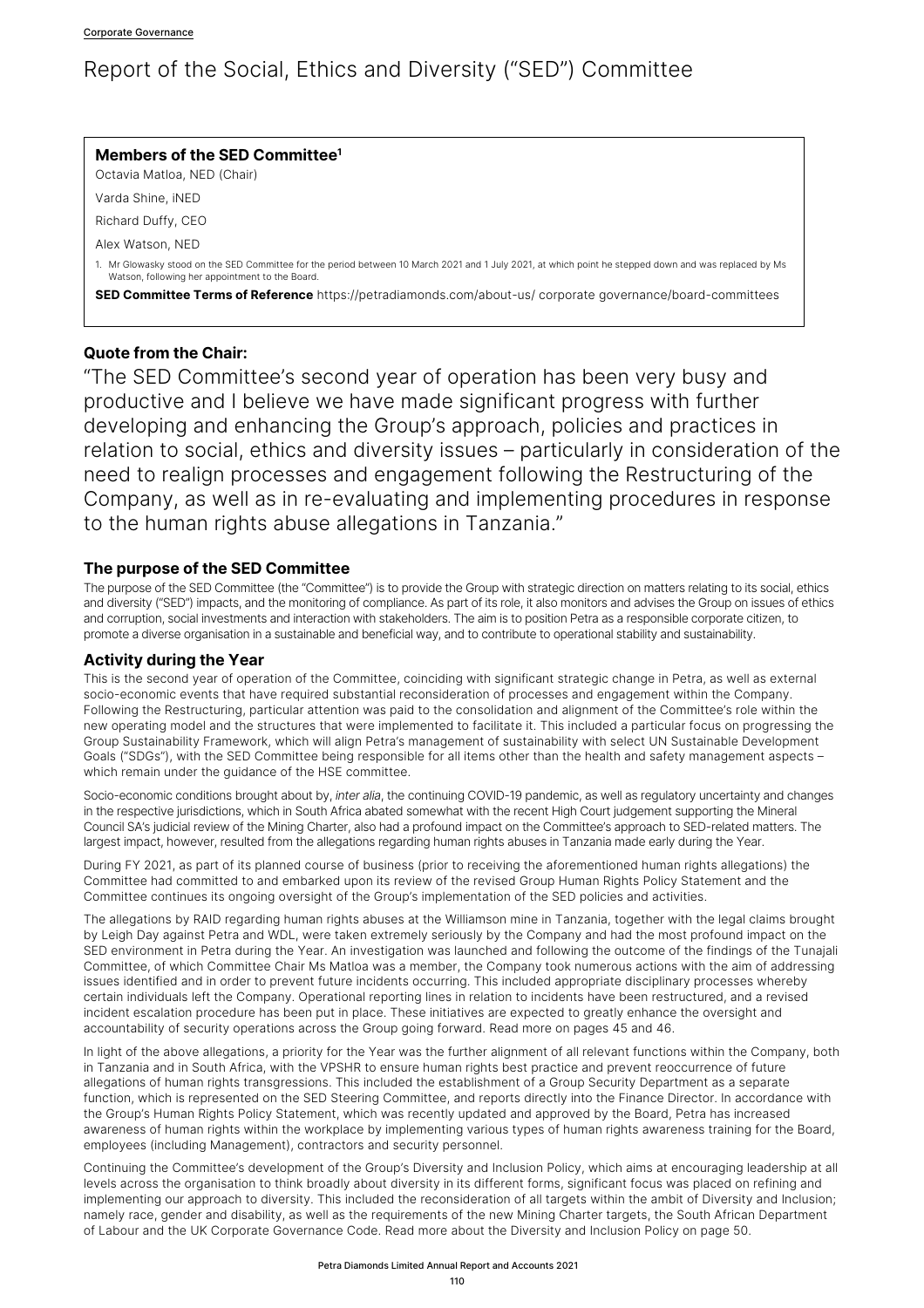All current HR initiatives, such as targeted recruitment, talent management and reward and recognition, focus on the promotion of a diverse workforce to achieve the targets set. With this in mind, the Committee has undertaken the creation of a Petra Diamonds South Africa Employment Equity Plan, with the aim of aligning the Company's employment equity targets in South Africa with other sector specific targets. Achieving diversity targets now form part of Management's overall performance scorecard, thereby directly impacting on reward and recognition. This organisational design initiative required a significant amount of work during the Year and the Committee is pleased with this achievement.

The Committee was pleased to note improvements in terms of gender diversity for the Year, with the percentage of women in the Group increasing from 19% to 20%, as well as improvements throughout the various levels of the business – read more on page 51. Petra will expand its reporting on wider employee diversity, as well as gender diversity, in its 2022 Annual Report.

Improvement of our stakeholder engagement processes remains ongoing. Unfortunately, given the impact of the ongoing COVID-19 pandemic (which makes in-person engagement, especially with larger stakeholder groups, challenging), certain aspects have been unavoidably delayed. Apart from the revision of our Stakeholder Engagement Policy, the main focus has been, and will continue to be, on identifying, assessing and allocating responsibilities regarding stakeholders, and ensuring that current and effective SEPs are in place for each business unit. A major step forward during the Year was the establishment and implementation of standardised OGMs at each operation, which are already playing a role in improving engagement and expediting the resolution of any issues that arise between operations and their host communities. Having been finalised shortly before Year end, these mechanisms are still being refined and communicated to their communities, but are expected to play an increasingly important role in establishing and maintaining sound relationships.

One important method used to ensure direct communication between our workforce and the Board is facilitated via frequent roadshows by the CEO and other Exco and Board members to all of Petra's operations, and the first CEO roadshow in FY 2021 took place during December 2020.

Due to the impact of COVID-19 and an increase in the infection rate during Q4 FY 2021, a decision was taken to replace the subsequent roadshow planned for H2 FY 2021 with a virtual roadshow. This first virtual roadshow by the CEO, which took place during June 2021, consisted of a number of live online video presentations to different groups at each of the operations, including senior employees, organised labour, as well as a cross-cut of employees at the operation, and a session specifically aimed at Group employees. As the designated Director to engage with the Company's workforce, I attended this virtual event and found it to be a useful way to gauge employee interests and concerns, which I could then relay to the Board.

#### **Committee membership changes**

I would like to thank Mr Glowasky for his contribution as a Committee member from the period post the completion of the Restructuring to the end of the Year. Post Year end, Ms Watson joined as a member on 1 July 2021. Ms Watson's extensive experience in audit, risk and reporting (including sustainability reporting) will be of great benefit to the Committee.

#### **SED Committee role and activities**

The principal functions of the SED Committee are listed below, along with the corresponding activity and performance in FY 2021.

| Role                                                                                                                                                                                                                                                                                                                                              | Activities in FY 2021                                                                                                                                                                                                                                                                                                                                                                                                                                                                                                                                                                                                                                                                                                                                                                                                                                                                                                                                                                | Outcomes                                                                                                                                                                                                                                                                                                                                                                                                                                                      |
|---------------------------------------------------------------------------------------------------------------------------------------------------------------------------------------------------------------------------------------------------------------------------------------------------------------------------------------------------|--------------------------------------------------------------------------------------------------------------------------------------------------------------------------------------------------------------------------------------------------------------------------------------------------------------------------------------------------------------------------------------------------------------------------------------------------------------------------------------------------------------------------------------------------------------------------------------------------------------------------------------------------------------------------------------------------------------------------------------------------------------------------------------------------------------------------------------------------------------------------------------------------------------------------------------------------------------------------------------|---------------------------------------------------------------------------------------------------------------------------------------------------------------------------------------------------------------------------------------------------------------------------------------------------------------------------------------------------------------------------------------------------------------------------------------------------------------|
| To assess the policies and<br>systems within Petra for<br>ensuring compliance with<br>material local and<br>international legal and<br>regulatory requirements<br>with respect to SED<br>aspects, including<br>organisational ethics,<br>corporate citizenship, social<br>sustainable development,<br>stakeholder relationships<br>and diversity. | Review of the Human Rights Policy Statement, to<br>include respect for the rights of human rights<br>defenders and anyone opposing or raising<br>concerns about the Group's activities, and not<br>tolerating any threats, intimidation, physical or<br>legal attacks, or retaliation against them.<br>Implementation commenced of the Group's<br>Diversity and Inclusion Policy, which<br>amalgamates the Group's employment equity<br>and diversity strategies and objectives.<br>Continued progression of the Group Sustainability<br>Framework, which will align Petra's management<br>of sustainability with select SDGs.<br>Review and revision of a number of policy<br>documents.<br>Revision of operational procedures to ensure<br>effective and accountable processes, notably<br>the Security Incident Escalation Procedure.<br>Formulation, review and approval of a Group<br>Resettlement Policy to guide Relocation Action<br>Plans where it should become necessary. | The following documents were reviewed<br>and/or finalised and approved:<br>• Human Rights Policy Statement<br>Diversity and Inclusion Policy<br><b>Group Resettlement Policy</b><br>٠<br>Group Human Rights Policy Statement<br>• Code of Ethical Conduct<br>World-wide Anti-Bribery Policy<br>$\bullet$<br>• Security Escalation Procedure<br>The Group Sustainability Framework will be<br>finalised and presented to the Board for<br>approval in FY 2022. |
| To evaluate the<br>effectiveness of Petra's<br>framework, policies and<br>systems for identifying and<br>managing SED risks.                                                                                                                                                                                                                      | The Group's ERM and Combined Assurance<br>Function carried out an enterprise-wide and<br>'bottom-up' risk relevance testing, assessment<br>and aggregation, with material risks (including<br>those relevant to SED) integrated into the Group<br>risk register.<br>Evaluation of Petra's compliance with the<br>VPSHR across all operations.                                                                                                                                                                                                                                                                                                                                                                                                                                                                                                                                                                                                                                        | ESG-related risks were incorporated into the<br>Group ERM processes for risk identification and<br>monitoring.<br>Roll-out of a gap assessment to determine<br>VPSHR compliance across all operations<br>completed during the Year, followed by an<br>action plan to close gaps identified.                                                                                                                                                                   |